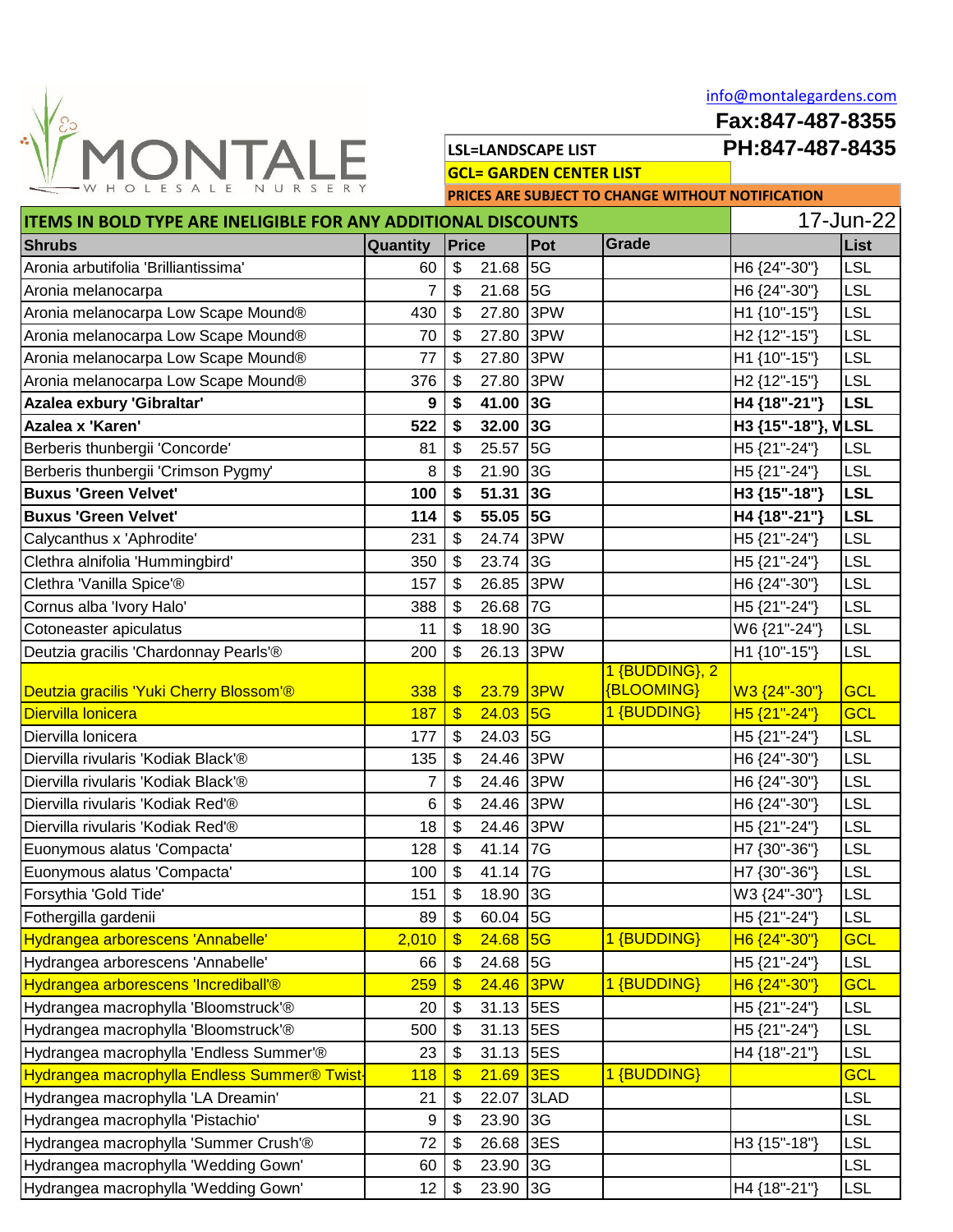| Hydrangea paniculata 'Bobo'®              | 328 | \$                    | 24.46 3PW  |                |                              | H3 {15"-18"}             | <b>LSL</b> |
|-------------------------------------------|-----|-----------------------|------------|----------------|------------------------------|--------------------------|------------|
| Hydrangea paniculata 'Fire and Ice'       | 264 | $\frac{1}{2}$         | $22.24$ 3G |                | 1 {BUDDING}                  | H6 {24"-30"}             | GCL        |
| Hydrangea paniculata 'Little Quick Fire'® | 235 | \$                    | 24.46 3PW  |                |                              | H5 {21"-24"}             | <b>LSL</b> |
| Hydrangea paniculata 'Quick Fire'®        | 180 | $\frac{1}{2}$         | 24.46      | 3PW            | 1 {BUDDING}                  | H <sub>5</sub> {21"-24"} | <b>GCL</b> |
| Hydrangea paniculata 'Strawberry Sundae'  | 270 | \$                    | 25.90 3FE  |                |                              | H4 {18"-21"}             | <b>LSL</b> |
| Hydrangea paniculata 'Strawberry Sundae'  | 115 | \$                    | 25.90      | 3FE            |                              | H5 {21"-24"}             | <b>LSL</b> |
| Hydrangea paniculata 'Strawberry Sundae'  | 54  | \$                    | 25.90      | 3FE            |                              | H5 {21"-24"}             | <b>LSL</b> |
| Hydrangea paniculata 'Sweet Summer'       | 34  | \$                    | 28.91      | 7G             |                              | H7 {30"-36"}             | <b>LSL</b> |
| Hydrangea paniculata 'Sweet Summer'       | 271 | \$                    | 25.62      | 3G             |                              | H6 {24"-30"}             | <b>LSL</b> |
| Hydrangea paniculata 'Tardiva'            | 255 | \$                    | 24.46      | $\overline{5}$ |                              | H5 {21"-24"}             | <b>LSL</b> |
| Hypericum 'Sunny Boulevard'®              | 13  | \$                    | 24.46      | 3PW            |                              |                          | <b>LSL</b> |
| Hypericum 'Sunny Boulevard'®              | 8   | \$                    | 24.46      | 3PW            |                              | H5 {21"-24"}             | <b>LSL</b> |
| Hypericum 'Sunny Boulevard'®              | 91  | \$                    | 24.46 3PW  |                |                              | H5 {21"-24"}             | <b>LSL</b> |
| Hypericum 'Sunny Boulevard'®              | 384 | \$                    | 24.46      | 3PW            |                              | H5 {21"-24"}             | <b>LSL</b> |
| Hypericum 'Sunny Boulevard'®              | 167 | \$                    | 24.46      | 3PW            |                              | H5 {21"-24"}             | <b>LSL</b> |
| Ilex 'Gem Box'®                           | 134 | \$                    | 24.46      | 3PW            |                              | H4 {18"-21"}             | <b>LSL</b> |
| Itea virginica 'Little Henry'®            | 14  | $\frac{1}{2}$         | 24.46      | 3PW            | 1 {BUDDING}                  | H6 {24"-30"}             | <b>GCL</b> |
| Itea virginica 'Merlot'                   | 272 | $\frac{1}{2}$         | 20.90      | 3G             | 1 {BUDDING}                  | H6 {24"-30"}             | <b>GCL</b> |
| Itea virginica 'Merlot'                   | 40  | \$                    | 23.50      | 5G             | 1 {BUDDING}                  | H6 {24"-30"}             | GCL        |
| Juniperus chinensis 'Kallay Compact'      | 2   | \$                    | 30.00      | <b>5G</b>      |                              | W6 {21"-24"}             | <b>LSL</b> |
| Juniperus chinensis 'Sea Green'           | 5   | \$                    | 30.00      | <b>5G</b>      |                              | W3 {24"-30"}             | <b>LSL</b> |
| Physocarpus opulifolius 'Little Devil'    | 30  | $\boldsymbol{\theta}$ | 24.74 3FE  |                | 1 {BUDDING}, 2<br>{BLOOMING} | H6 {24"-30"}             | <b>GCL</b> |
| Physocarpus opulifolius 'Summer Wine'     | 125 | \$                    | 24.46      | 3PW            |                              | H5 {21"-24"}             | <b>LSL</b> |
| Physocarpus opulifolius 'Summer Wine'     | 12  | \$                    | 24.46 3PW  |                |                              | H5 {21"-24"}             | <b>LSL</b> |
| Physocarpus opulifolius Tiny Wine®        | 250 | \$                    | 23.35      | 3PW            |                              | H4 {18"-21"}             | <b>LSL</b> |
| Rhus aromatica 'Gro-Low'                  | 310 | \$                    | 18.34      | 3G             |                              | W1 {15"-18"}             | <b>LSL</b> |
| Rhus aromatica 'Gro-Low'                  | 619 | \$                    | 18.34      | 3G             |                              | W1 {15"-18"}             | <b>LSL</b> |
| Ribes alpinum                             | 432 | \$                    | 14.00      | 3G             |                              | H6 {24"-30"}             | <b>LSL</b> |
| Salix purpurea 'Nana'                     | 200 | \$                    | 0.00       | 3G             |                              | H3 {15"-18"}             | <b>LSL</b> |
| Sorbaria sorbifolia Matcha Ball®          | 75  | \$                    | $0.00$ 3FE |                |                              | H3 {15"-18"}             | <b>LSL</b> |
| Sorbaria sorbifolia 'Sem'                 | 5   | \$                    | 21.12 3G   |                |                              | H6 {24"-30"}             | <b>LSL</b> |
| Sorbaria sorbifolia 'Sem'                 | 19  | \$                    | 23.35 5G   |                |                              | H6 {24"-30"}             | <b>LSL</b> |
|                                           |     |                       |            |                | 1 {BUDDING}, 2<br>{BLOOMING} |                          |            |
| Spiraea betulifolia Glow Girl®            | 277 | $\frac{1}{2}$         | 21.00 3PW  |                | 1 {BUDDING}, 2               | H3 {15"-18"}             | <b>GCL</b> |
| Spiraea betulifolia 'Tor'                 | 166 | $\frac{1}{2}$         | $16.40$ 3G |                | {BLOOMING}                   | H <sub>5</sub> {21"-24"} | <b>GCL</b> |
| Spiraea Double Play ® Candy Corn ®        | 66  | $\frac{1}{2}$         | 21.00      | 3PW            | 1 {BUDDING}                  | H4 {18"-21"}             | <b>GCL</b> |
| Spiraea japonica 'Goldflame'              | 86  | $\boldsymbol{\$}$     | 16.40      | 3G             | 1 {BUDDING}                  | H6 {24"-30"}             | <b>GCL</b> |
| Spiraea japonica 'Goldflame'              | 62  | \$                    | 16.40 3G   |                |                              | H6 {24"-30"}             | <b>LSL</b> |
| Spiraea japonica 'Goldmound'              | 6   | $\mathbf{\$}$         | 16.40      | 3G             | 1 {BUDDING}                  | H <sub>5</sub> {21"-24"} | <b>GCL</b> |
| Spiraea japonica 'Goldmound'              | 128 | \$                    | 16.40      | 3G             |                              | H5 {21"-24"}             | <b>LSL</b> |
| Spiraea japonica 'Little Princess'        | 62  | $\frac{1}{2}$         | 16.40      | 3G             | 1 {BUDDING}                  | H5 {21"-24"}             | <b>GCL</b> |
| Spiraea japonica 'Little Princess'        | 33  | \$                    | 16.40 3G   |                |                              | H5 {21"-24"}             | <b>LSL</b> |
| Spiraea japonica 'Little Princess'        | 22  | \$                    | 16.40 3G   |                |                              | H5 {21"-24"}             | <b>LSL</b> |
| Spiraea japonica 'Neon Flash'             | 51  | \$                    | 16.40      | 3G             | 1 {BUDDING}                  | H <sub>5</sub> {21"-24"} | <b>GCL</b> |
| Stephanandra incisa 'Crispa'              | 25  | \$                    | 15.84 3G   |                |                              | H <sub>2</sub> {12"-15"} | <b>LSL</b> |
| Syringa meyeri 'Palibin'                  | 11  | \$                    | 36.69      | 7G             |                              | H6 {24"-30"}             | <b>LSL</b> |
| Syringa patula 'Miss Kim'                 | 77  | \$                    | 36.69 7G   |                |                              | H7 {30"-36"}             | <b>LSL</b> |
| Viburnum carlesii SPICE BABY"             | 163 | \$                    | 25.57      | 3PW            |                              | H5 {21"-24"}             | <b>LSL</b> |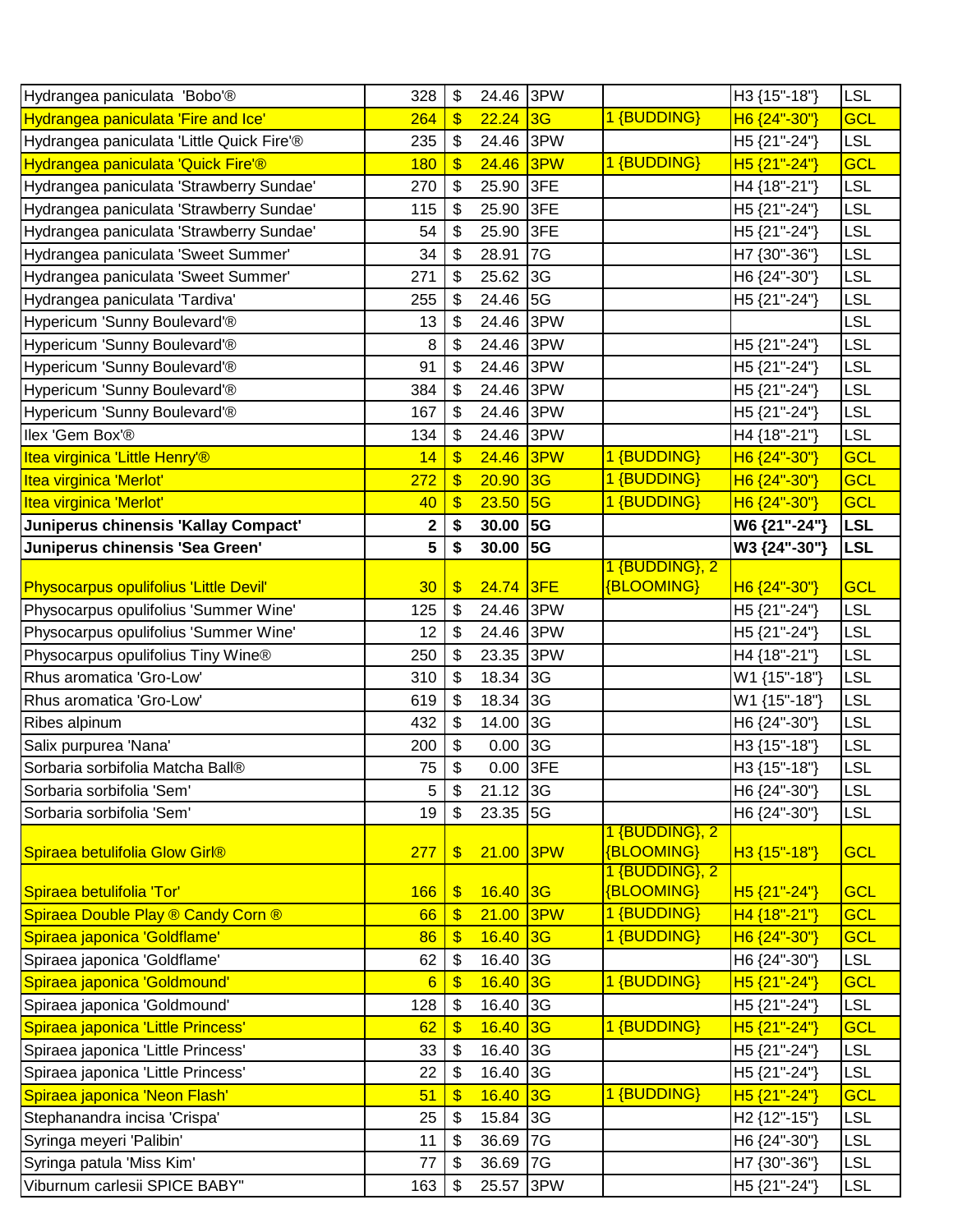| Viburnum dentatum 'Blue Muffin'®            | 23       | $\sqrt[6]{\frac{1}{2}}$<br>36.69 7G    |              |                              | H8 {36"-42"}             | <b>LSL</b> |
|---------------------------------------------|----------|----------------------------------------|--------------|------------------------------|--------------------------|------------|
| Viburnum dentatum 'Chicago Lustre'          | 81       | $\sqrt[6]{3}$<br>36.69                 | 7G           | 1 {BUDDING}                  | H8 {36"-42"}             | <b>GCL</b> |
| Viburnum plicatum 'Mariesii'                | 21       | 37.80<br>\$                            | 7G           |                              | H8 {36"-42"}             | <b>LSL</b> |
| Weigela florida Very Fine Wine              | 180      | 23.35<br>$\boldsymbol{\mathsf{S}}$     | 3PW          |                              | H3 {15"-18"}             | <b>LSL</b> |
| Weigela 'My Monet Purple Effect'            | 7        | \$<br>21.12                            | 2PW          |                              | H <sub>2</sub> {12"-15"} | <b>LSL</b> |
| <b>Weigela Spilled Wine®</b>                | 86       | 24.46 3PW<br>$\sqrt[3]{3}$             |              | 1 {BUDDING}, 2<br>{BLOOMING} | H3 {15"-18"}, WGCL       |            |
| Weigela Spilled Wine®                       | 259      | $\sqrt[6]{\frac{1}{2}}$<br>24.46       | 3PW          |                              | H3 {15"-18"}, WLSL       |            |
| Weigela 'Wine & Roses'®                     | 176      | 24.46<br>$\sqrt[3]{\frac{1}{2}}$       | 3PW          | 2 {BLOOMING}                 | H5 {21"-24"}             | <b>GCL</b> |
| Weigela 'Wine & Roses'®                     | 320      | $\sqrt[6]{\frac{1}{2}}$<br>24.46       | 3PW          |                              | H5 {21"-24"}             | <b>LSL</b> |
| <b>Trees</b>                                | Qty      | <b>Price</b>                           | Pot          | Grade                        | <b>Size</b>              | List       |
| Acer palmatum 'Bloodgood'                   | 12       | \$120.00 10G                           |              |                              | H8 {36"-42"}             | <b>LSL</b> |
| Acer palmatum 'Bloodgood'                   | 9        | $$140.00$ 7G                           |              |                              | H9 {4'-5'}               | <b>LSL</b> |
| Acer palmatum 'Bloodgood'                   | 8        | \$155.00                               | <b>BB</b>    |                              | H9 {4'-5'}               | <b>LSL</b> |
| Amelanchier grandiflora 'Autumn Brilliance' | 15       | 140.00<br>\$                           | $\vert$ 20G  |                              | H12 {6'-7'}              | <b>LSL</b> |
| <b>Fagus sylvatica 'Tricolor'</b>           | 10       | $$192.00$ BB                           |              |                              | H10 {5'-6'}              | <b>LSL</b> |
| Syringa m. 'Palibin' 4' std                 | 3        | \$160.00                               | 10G          |                              | H9 {4'-5'}, T4           | <b>LSL</b> |
| Thua occidentalis 'Smaragd'                 | 61       | $$105.50$ 10G                          |              |                              | H12 {6'-7'}              | <b>LSL</b> |
| Thuja occidentalis 'Smaragd'                | 39       | 63.75<br>\$                            | <b>BB</b> 5' |                              | H10 {5'-6'}              | <b>LSL</b> |
| <b>Vines</b>                                | Qty      | <b>Price</b>                           | Pot          | Grade                        | <b>Size</b>              | List       |
| Clematis paniculata                         | 63       | 21.80<br>$\boldsymbol{\mathsf{S}}$     | 3G           |                              |                          | <b>LSL</b> |
| Hydrangea anomala subsp. petiolaris         | 178      | $\sqrt[6]{\frac{1}{2}}$<br>21.80       | 3G           |                              |                          | LSL        |
| Parthenocissus tricuspidata                 | 59       | \$<br>25.08                            | 5G           |                              |                          | LSL        |
| <b>Roses</b>                                | Qty      | <b>Price</b>                           | Pot          | Grade                        | <b>Size</b>              | List       |
| Rosa 'Baiove' Coral Cove Rose               | 80       | $\sqrt[6]{\frac{1}{2}}$<br>22.36       | 3EE          |                              |                          | LSL        |
| Rosa 'Bairage' All the Rage Rose            | 77       | \$<br>21.68                            | 3EE          |                              |                          | LSL        |
| Rosa 'Bairage' All the Rage Rose            | 28       | 21.68<br>\$                            | 3EE          |                              |                          | <b>LSL</b> |
| Rosa 'Baitown' Paint the Town Rose          | 82       | 21.68<br>\$                            | 3EE          |                              |                          | LSL        |
| Rosa 'Baiypso' Calypso Rose                 | 15       | 21.68<br>$\sqrt[6]{\frac{1}{2}}$       | 3EE          |                              |                          | LSL        |
| Rosa 'Blushing Drift'®                      | 168      | 23.78 3DR<br>\$                        |              |                              |                          | LSL        |
| Rosa 'Bonica'                               | 52       | $\sqrt[6]{\frac{1}{2}}$<br>21.68 3G    |              |                              |                          | <b>LSL</b> |
| Rosa 'Carefree Wonder'                      | 17       | 21.68 3G<br>$\boldsymbol{\mathsf{S}}$  |              |                              |                          | <b>LSL</b> |
| Rosa Coral Drift®                           | 159      | 23.78 3DR<br>\$                        |              |                              |                          | LSL        |
| Rosa Coral Drift®                           | 79       | $\sqrt[6]{3}$<br>23.78 3DR             |              |                              |                          | <b>LSL</b> |
| Rosa 'Double Knock Out'                     | 141      | 23.78 3KO<br>\$                        |              |                              |                          | <b>LSL</b> |
| Rosa 'Double Knock Out'                     | 122      | 23.78 3KO<br>$\boldsymbol{\mathsf{s}}$ |              |                              |                          | <b>LSL</b> |
| Rosa 'Iceberg'                              | 183      | 21.68 3G<br>$\sqrt[6]{\frac{1}{2}}$    |              |                              |                          | <b>LSL</b> |
| Rosa 'Julia Child"                          | 69       | 22.36 3G<br>\$                         |              |                              |                          | LSL        |
| Rosa 'Knock Out'                            | 352      | 23.78 3KO<br>\$                        |              |                              |                          | <b>LSL</b> |
| Rosa 'Nearly Wild'                          | 23       | 21.68 3G<br>\$                         |              |                              |                          | <b>LSL</b> |
| Rosa Pink Drift®                            | 12       | 23.78 3DR<br>$\boldsymbol{\mathsf{s}}$ |              |                              |                          | LSL        |
| Rosa Pink Drift®                            | 289      | 23.78 3DR<br>$\boldsymbol{\mathsf{s}}$ |              |                              |                          | <b>LSL</b> |
| Rosa 'Pink Knock Out'                       | 172      | 23.78 3KO<br>$\mathfrak{F}$            |              |                              |                          | <b>LSL</b> |
| Rosa Red Drift®                             | 45       | 23.78 3DR<br>$\boldsymbol{\mathsf{S}}$ |              |                              |                          | <b>LSL</b> |
| Rosa Red Drift®                             | 200      | 23.78 3DR<br>-\$                       |              |                              |                          | <b>LSL</b> |
| Rosa rugosa 'Alba'                          | 67       | 21.68 3G<br>\$                         |              |                              |                          | <b>LSL</b> |
| Rosa 'Sunny Knock Out'                      | 13       | 23.78 3KO<br>\$                        |              |                              |                          | <b>LSL</b> |
| Rosa 'Top Gun'                              | 47       | 23.78 3G<br>$\mathfrak{F}$             |              |                              |                          | LSL        |
| Rosa 'Top Gun'                              | 185      | 23.78 3G<br>\$                         |              |                              |                          | <b>LSL</b> |
| Rosa 'Top Gun'                              | $195$ \$ | 23.78 3G                               |              |                              |                          | <b>LSL</b> |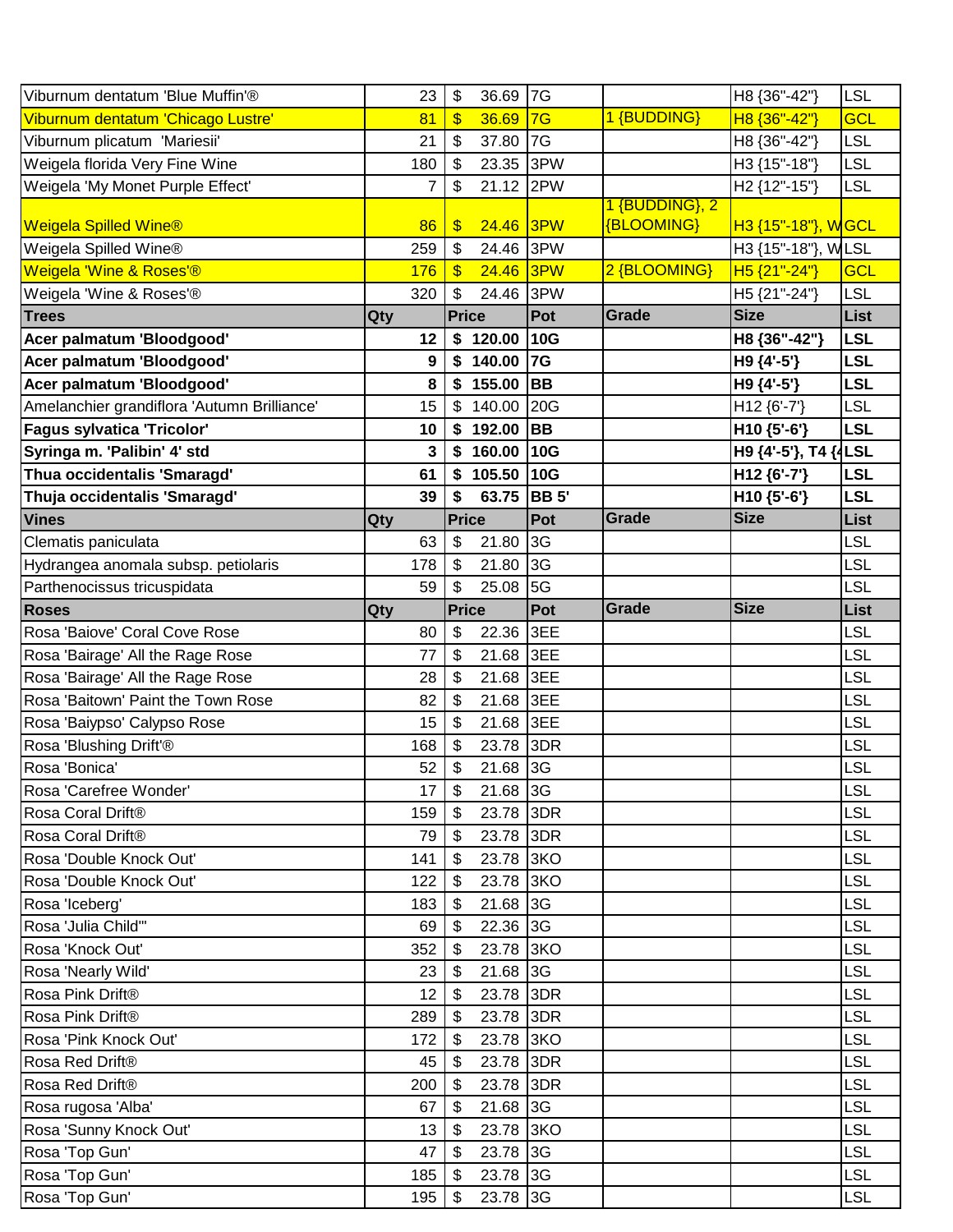| Rosa 'White Out'                         | 21             | $\mathfrak{F}$            | 23.10 3G    |     |                                     |             | <b>LSL</b> |
|------------------------------------------|----------------|---------------------------|-------------|-----|-------------------------------------|-------------|------------|
| <b>Perennials</b>                        | Qty            | <b>Price</b>              |             | Pot | Grade                               | <b>Size</b> | List       |
| Achillea millefolium 'Pomegranate'       | 17             | $\sqrt[6]{3}$             | 5.78        | 1G  | 1 {BUDDING}                         |             | <b>GCL</b> |
| Actaea simplex 'Brunette'                | $\overline{2}$ | \$                        | 16.97       | 2G  |                                     |             | <b>LSL</b> |
| Agastache 'Blue Fortune'                 | 6              | $\boldsymbol{\mathsf{S}}$ | 5.62        | 1G  |                                     |             | LSL        |
| Alchemilla mollis 'Thriller'             | 854            | \$                        | 5.62        | 1G  |                                     |             | <b>GCL</b> |
| Alchemilla mollis 'Thriller'             | 123            | \$                        | 5.62        | 1G  |                                     |             | <b>LSL</b> |
| Alchemilla mollis 'Thriller'             | 14             | \$                        | 5.62        | 1G  |                                     |             | LSL        |
| Allium a. 'Millenium'                    | 286            | \$                        | 6.52        | 1G  |                                     |             | LSL        |
| Allium 'Summer Peek-a-Boo'               | 201            | \$                        | 6.05        | 1G  |                                     |             | <b>LSL</b> |
| Allium 'Summer Peek-a-Boo'               | 24             | $\boldsymbol{\mathsf{S}}$ | 6.05        | 1G  |                                     |             | LSL        |
| Allium tanguticum 'Summer Beauty'        | 209            | \$                        | 6.36        | 1G  |                                     |             | LSL        |
| Allium x Windy City                      | 21             | \$                        | 7.74        | 1G  |                                     |             | <b>LSL</b> |
| Allium x Windy City                      | 412            | \$                        | 7.74        | 1G  |                                     |             | LSL        |
| Amorpha canescens                        | 28             | \$                        | 6.90        | 1G  |                                     |             | <b>LSL</b> |
| Amsonia 'Blue Ice'                       | $\overline{5}$ | $\boldsymbol{\$}$         | 6.74        | 1G  | 1 {BUDDING}                         |             | <b>GCL</b> |
| Amsonia hubrichtii                       | 53             | \$                        | 6.52        | 1G  |                                     |             | <b>LSL</b> |
|                                          |                |                           |             |     | 1 {BUDDING}, 2                      |             |            |
| Amsonia tabernaemontana var. salicifolia | 193            | $\sqrt[6]{3}$             | 6.74        | 1G  | <b>{BLOOMING}</b>                   |             | GCL        |
| <b>Anemone 'Wild Swan'</b>               | 151            | $\boldsymbol{\$}$         | 11.35       | 1G  |                                     |             | GCL        |
| <b>Aruncus aethusifolius</b>             | 42             | $\mathbf{\$}$             | 6.15        | 1G  | 1 {BUDDING}                         |             | <b>GCL</b> |
| Aruncus aethusifolius                    | 11             | $\boldsymbol{\mathsf{S}}$ | 6.15        | 1G  |                                     |             | LSL        |
| <b>Aruncus dioicus</b>                   | 114            | $\frac{1}{2}$             | 6.42        | 1G  | 1 {BUDDING}                         |             | <b>GCL</b> |
| Asarum canadense                         | 10             | \$                        | 9.07        | 1G  |                                     |             | <b>LSL</b> |
| Astilbe chinensis 'Delft Lace'           | 940            | \$                        | 7.64        | 1G  |                                     |             | LSL        |
| Astilbe chinensis 'Vision in White'      | 532            | $\overline{\mathbb{S}}$   | 6.79        | 1G  | 1 {BUDDING}                         |             | <b>GCL</b> |
| Astilbe j. 'Deutschland'                 | 55             | $\boldsymbol{\$}$         | 5.68        | 1G  | 1 {BUDDING}                         |             | <b>GCL</b> |
| Astilbe japonica 'Rheinland'             | 144            | $\boldsymbol{\$}$         | 5.68        | 1G  | 1 {BUDDING}                         |             | <b>GCL</b> |
| Astilbe x arendsii 'Bridal Veil'         | 155            | $\boldsymbol{\$}$         | 6.15        | 1G  |                                     |             | <b>GCL</b> |
| Astilbe x arendsii 'Fanal'               | 163            | \$                        | 5.68        | 1G  |                                     |             | <b>LSL</b> |
|                                          |                |                           |             |     | 1 {BUDDING}, 2                      |             |            |
| Baptisia 'American Goldfinch'            | <b>191</b>     | $\sqrt[6]{\frac{1}{2}}$   | $9.05$ 1G   |     | <b>{BLOOMING}</b>                   |             | <b>GCL</b> |
|                                          |                |                           |             |     | 1 {BUDDING}, 2                      |             |            |
| Baptisia 'American Goldfinch'            | 26             | $\frac{1}{2}$             | $12.46$ 2G  |     | {BLOOMING}<br>1 {BUDDING}           |             | <b>GCL</b> |
| Baptisia 'Indigo Spires'                 | 23             | $\boldsymbol{\$}$         | 15.70       | 2G  |                                     |             | <b>GCL</b> |
| Calamintha nepeta 'Montrose White'       | 451            | \$                        | 6.58        | 1G  |                                     |             | <b>LSL</b> |
| Chelone Iyonii 'Hot Lips'                | 43             | $\boldsymbol{\mathsf{S}}$ | 6.15        | 1G  |                                     |             | <b>LSL</b> |
| Coreopsis 'Daybreak'                     | 280            | \$                        | 8.01        | 1G  | 1 {BUDDING}                         |             | <b>GCL</b> |
| Coreopsis grandiflora 'Early Sunrise'    | 100            | $\boldsymbol{\$}$         | 5.89        | 1G  | 1 {BUDDING}                         |             | <b>GCL</b> |
| Coreopsis grandiflora 'Early Sunrise'    | 37             | $\boldsymbol{\mathsf{S}}$ | 5.89        | 1G  |                                     |             | <b>LSL</b> |
| Coreopsis verticillata 'Hot Paprika'     | 35             | \$                        | 5.68        | 1G  |                                     |             | <b>LSL</b> |
| Coreopsis verticillata 'Sassy Saffron'   | 429            | \$                        | 5.78        | 1G  |                                     |             | LSL        |
| Coreopsis verticillata 'Zagreb'          | 228            | \$                        | 5.52        | 1G  |                                     |             | <b>LSL</b> |
| Coreopsis verticillata 'Zagreb'          | 507            | \$                        | 5.52        | 1G  |                                     |             | <b>LSL</b> |
| Coreopsis verticillata 'Zagreb'          | 38             | $\boldsymbol{\mathsf{S}}$ | 5.52        | 1G  |                                     |             | <b>LSL</b> |
| Dalea purpurea                           | 61             | \$                        | 7.69        | 1G  |                                     |             | <b>LSL</b> |
| Dianthus EverBloom" 'PLUM GLORY'         | 285            | \$                        | 5.85        | 1G  | 1 {BUDDING}, 2<br><b>{BLOOMING}</b> |             | <b>GCL</b> |
|                                          |                |                           |             |     | 1 {BUDDING}, 2                      |             |            |
| Dianthus gratianopolitanus 'Firewitch'   | 87             | $\frac{1}{2}$             | $5.68$   1G |     | <b>{BLOOMING}</b>                   |             | <b>GCL</b> |
| Dicentra spectabilis                     | 50             | $\sqrt[6]{\frac{1}{2}}$   | $8.01$ 2G   |     |                                     |             | <b>LSL</b> |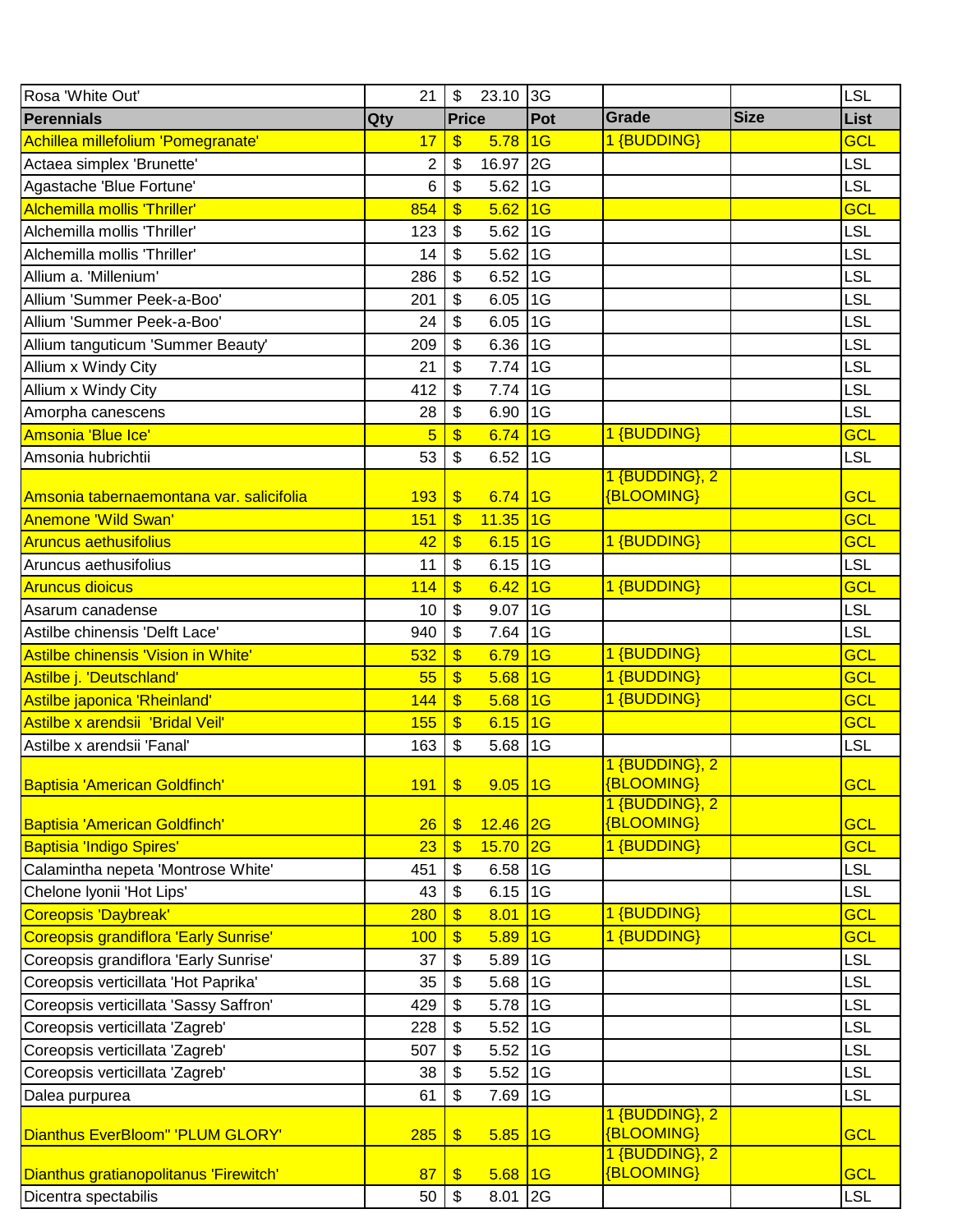| Echinacea pallida                           | 133 | $\boldsymbol{\$}$        | $5.62$ 1G   |    | 1 {BUDDING}       | <b>GCL</b> |
|---------------------------------------------|-----|--------------------------|-------------|----|-------------------|------------|
| Echinacea purpurea 'Pow Wow® White'         | 89  | \$                       | 6.21        | 16 |                   | <b>LSL</b> |
| Echinacea purpurea 'PowWow® Wild Berry'     | 231 | \$                       | 6.21        | 1G |                   | <b>LSL</b> |
| Echinacea purpurea 'Ruby Star'              | 353 | \$                       | 5.36        | 1G |                   | LSL        |
| Echinacea purpurea'Pica Bella'              | 184 | \$                       | 8.43        | 1G |                   | <b>LSL</b> |
| Echinacea 'Sombrero Lemon Yellow'           | 218 | \$                       | $9.18$ 1G   |    |                   | <b>LSL</b> |
| Echinacea 'Sombrero <sup>®</sup> Hot Coral' | 128 | \$                       | 9.18        | 1G |                   | LSL        |
| Echinacea 'Sombrero <sup>®</sup> Salsa Red" | 136 | \$                       | 9.18        | 1G |                   | LSL        |
| Eryngium yuccifolium                        | 200 | \$                       | 5.94 1G     |    |                   | LSL        |
| Eupatorium dubium 'Baby Joe'                | 86  | \$                       | 6.15        | 1G |                   | LSL        |
| Eupatorium dubium 'Baby Joe'                | 130 | \$                       | $8.42$ 2G   |    |                   | LSL        |
|                                             |     |                          |             |    | 1 {BUDDING}, 2    |            |
| <b>Geranium s. 'Max Frei'</b>               | 334 | \$                       | 6.68        | 16 | {BLOOMING}        | <b>GCL</b> |
| Geranium s. 'Max Frei'                      | 513 | \$                       | 6.68        | 1G |                   | <b>LSL</b> |
| Geranium s. 'Max Frei'                      | 155 | \$                       | $6.68$ 1G   |    |                   | LSL        |
| Geranium sanguineum                         | 18  | \$                       | 6.36        | 1G |                   | <b>LSL</b> |
| Geranium x cantabrigiense 'Karmina'         | 31  | \$                       | 6.47        | 1G |                   | LSL        |
| <b>Geum 'Mai Tai'</b>                       | 33  | \$                       | 8.58        | 1G | 2 {BLOOMING}      | <b>GCL</b> |
| Hemerocallis 'Bela Lugosi'                  | 3   | \$                       | 7.64        | 1G |                   | LSL        |
| Hemerocallis 'EarlyBird Cardinal'"          | 30  | \$                       | $9.18$ 1G   |    |                   | LSL        |
| Hemerocallis 'EarlyBird Cardinal'"          | 137 | \$                       | 9.18        | 1G |                   | LSL        |
| Hemerocallis 'Mauna Loa'                    | 261 | \$                       | 6.36        | 1G |                   | LSL        |
| Hemerocallis 'Ruby Stella'                  | 189 | \$                       | 6.63        | 1G |                   | LSL        |
| Hemerocallis 'Stella de Oro'                | 605 | \$                       | 4.77        | 1G |                   | LSL        |
| Hemerocallis 'Stella de Oro'                | 10  | \$                       | 4.77        | 1G |                   | LSL        |
| Hemerocallis 'Stella de Oro'                | 17  | \$                       | 4.77        | 1G |                   | <b>LSL</b> |
| Hemerocallis 'Strawberry Candy'             | 125 | \$                       | 5.83        | 1G |                   | LSL        |
| Hemerocallis 'Strawberry Candy'             | 300 | \$                       | 5.83        | 1G |                   | LSL        |
| Heuchera 'Guacamole'                        | 43  | $\overline{\mathcal{L}}$ | 8.12        | 1G |                   | <b>GCL</b> |
| Heuchera micrantha 'Palace Purple'          | 7   | \$                       | 4.99        | 1G |                   | <b>LSL</b> |
| Heuchera 'Midnight Rose'                    | 119 | \$                       | 9.67        | 1G |                   | <b>GCL</b> |
| Heuchera 'Obsidian'                         | 121 | \$                       | $8.22$ 1G   |    |                   | <b>GCL</b> |
| Heuchera 'Obsidian'                         | 95  | \$                       | 8.22        | 1G |                   | LSL        |
| Heuchera 'Paris'                            | 141 | \$                       | 7.96 1G     |    |                   | <b>LSL</b> |
| Heuchera villosa 'Autumn Bride'             | 19  | \$                       | 6.36        | 1G |                   | <b>LSL</b> |
| Heuchera villosa 'Caramel'                  | 27  | \$                       | 7.96        | 16 |                   | <b>GCL</b> |
| <b>Hibiscus laevis</b>                      | 258 | \$                       | $7.69$ 2G   |    |                   | <b>GCL</b> |
| Iris pallida 'Albo Variegata'               | 139 | \$                       | 11.45 1G    |    |                   | <b>LSL</b> |
| Iris siberica 'Butter & Sugar'              | 115 | \$                       | 11.19 2G    |    |                   | <b>LSL</b> |
| Iris siberica 'Butter & Sugar'              | 75  | \$                       | 11.19 2G    |    |                   | <b>LSL</b> |
|                                             |     |                          |             |    | 1 {BUDDING}, 2    |            |
| Kalimeris incisa 'Blue Star'                | 331 | $\frac{1}{2}$            | $6.68$   1G |    | <b>{BLOOMING}</b> | <b>GCL</b> |
| Leucanthemum x superbum 'Becky'             | 81  | \$                       | $5.14$ 1G   |    |                   | <b>LSL</b> |
| Leucanthemum x superbum 'Snow Cap'          | 121 | \$                       | 5.62        | 1G | 1 {BUDDING}       | <b>GCL</b> |
| Liatris ligulistylis                        | 64  | \$                       | $6.05$ 1G   |    |                   | LSL        |
| Liatris spicata 'Kobold'                    | 576 | \$                       | 5.57        | 1G |                   | <b>LSL</b> |
| Lilium michiganense                         | 149 | \$                       | 10.61       | 1G |                   | <b>LSL</b> |
| Lobelia cardinalis                          | 89  | \$                       | 5.94 1G     |    |                   | <b>LSL</b> |
| Mertensia virginica                         | 204 | \$                       | $7.43$ 1G   |    |                   | LSL        |
| Mertensia virginica                         | 214 | \$                       | 7.43 1G     |    |                   | <b>LSL</b> |
|                                             |     |                          |             |    |                   |            |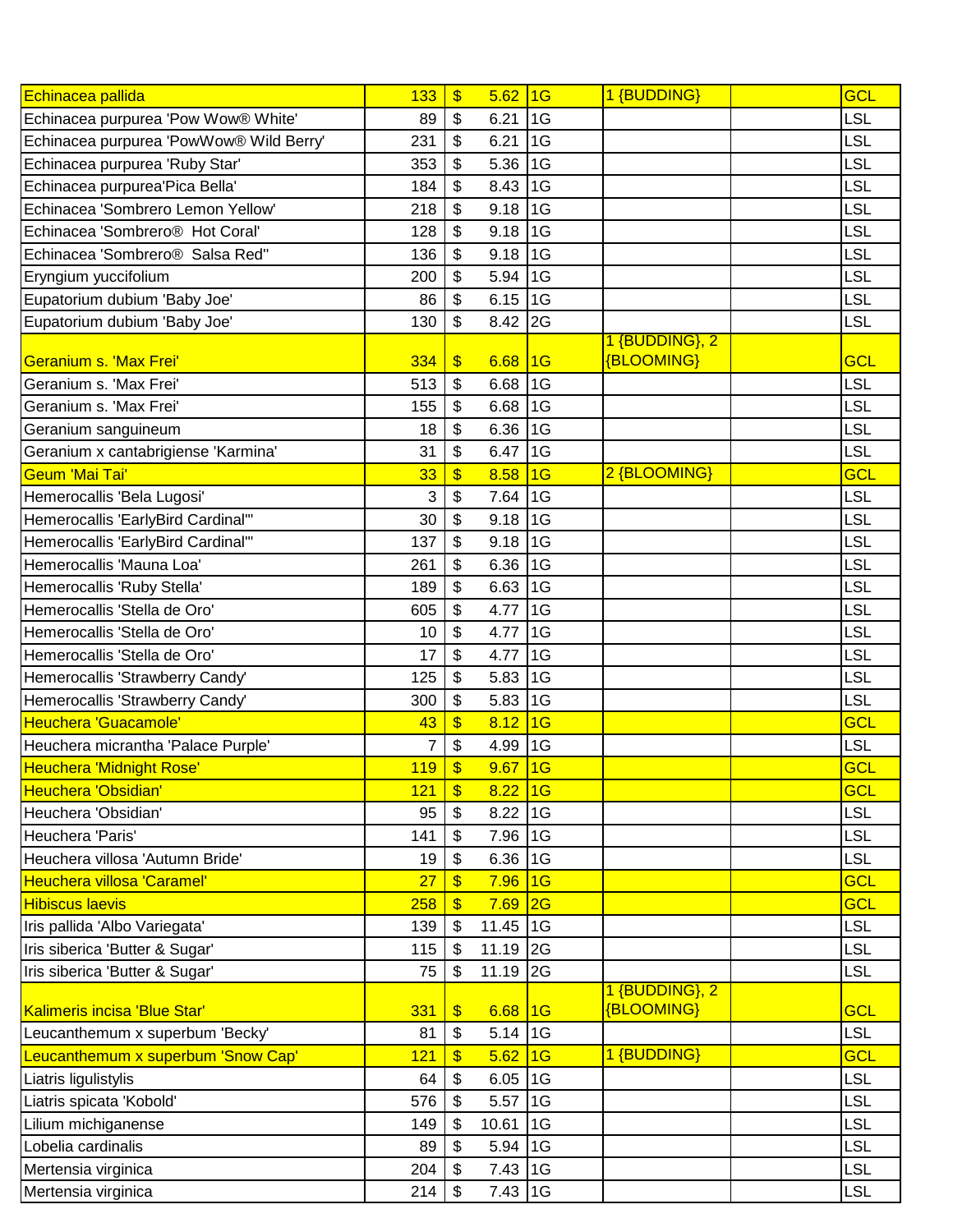|                                              |     |                         |             |            | 1 {BUDDING}, 2    |            |
|----------------------------------------------|-----|-------------------------|-------------|------------|-------------------|------------|
| Nepeta faassenii 'Blue Wonder'               | 9   | $\frac{1}{2}$           | 5.57        | 16         | <b>{BLOOMING}</b> | GCL        |
|                                              |     |                         |             |            | 1 {BUDDING}, 2    |            |
| Nepeta faassenii 'Purrsian Blue'             | 423 | \$                      | 6.63        | 11G        | <b>{BLOOMING}</b> | <b>GCL</b> |
| Nepeta faassenii 'Walker's Low'              | 12  | \$                      | 5.30        | 1G         |                   | <b>LSL</b> |
| Nepeta faassenii 'Walker's Low'              | 243 | \$                      | 5.30        | 1G         |                   | <b>LSL</b> |
| Paeonia 'Duchesse de Nemours'                | 108 | $\boldsymbol{\$}$       | 16.18       | 3G         | 1 {BUDDING}       | GCL        |
| Paeonia 'Karl Rosenfield'                    | 124 | $\boldsymbol{\$}$       | 16.12       | 3G         | 1 {BUDDING}       | <b>GCL</b> |
| Paeonia 'Sara Bernhardt'                     | 143 | $\sqrt[6]{\frac{1}{2}}$ | 18.62 3G    |            | 1 {BUDDING}       | <b>GCL</b> |
| Paeonia 'Sorbet'                             | 82  | $\boldsymbol{\$}$       | 16.12       | 3G         | 1 {BUDDING}       | <b>GCL</b> |
|                                              |     |                         |             |            | 1 {BUDDING}, 2    |            |
| <b>Paeonia x 'First Arrival'</b>             | 14  | \$                      | 42.00       | 3G         | <b>{BLOOMING}</b> | <b>GCL</b> |
| Papaver orientale 'Princess Victoria Louise' | 44  | \$                      | 6.25        | 1G         |                   | <b>LSL</b> |
| <b>Parthenium integrifolium</b>              | 124 | $\frac{1}{2}$           | 6.90        | 16         | 1 {BUDDING}       | <b>GCL</b> |
| Penstemon 'Dark Towers'                      | 21  | \$                      | 6.74        | 1G         |                   | <b>LSL</b> |
| Perovskia atriplicifolia 'Lacey Blue'        | 86  | \$                      | 6.18        | 16         |                   | <b>GCL</b> |
| Phlox 'Baby Doll Pink'                       | 146 | \$                      | 7.11        | 1G         |                   | <b>LSL</b> |
| Phlox divaricata 'Blue Moon'                 | 320 | \$                      | 5.54        | 1G         |                   | <b>LSL</b> |
| Phlox paniculata 'David'                     | 20  | \$                      | 5.99        | 1G         |                   | <b>LSL</b> |
| Phlox paniculata GARDEN GIRLS® 'Cover Girl'  | 212 | \$                      | 7.11        | 1G         |                   | <b>LSL</b> |
| Phlox paniculata GARDEN GIRLS® 'Glamour Girl | 114 | \$                      | 7.32        | 1G         |                   | <b>LSL</b> |
| Phlox paniculata GARDEN GIRLS® 'Party Girl'  | 239 | \$                      | 7.11        | 1G         |                   | <b>LSL</b> |
| Phlox paniculata 'Nicky'                     | 17  | \$                      | 5.99        | 1G         |                   | <b>LSL</b> |
| Podophyllum peltatum                         | 64  | $\overline{\mathbb{S}}$ | 6.58        | 1G         |                   | <b>GCL</b> |
| Podophyllum peltatum                         | 81  | \$                      | 6.58        | 1G         |                   | <b>LSL</b> |
| Polygonatum odoratum 'Variegatum'            | 270 | \$                      | 9.71        | 1G         |                   | <b>LSL</b> |
| Polygonatum odoratum 'Variegatum'            | 193 | \$                      | 10.77       | <b>MUM</b> |                   | <b>LSL</b> |
| Pycnanthemum virginianum                     | 114 | \$                      | 6.21        | 1G         |                   | <b>LSL</b> |
| Rudbbeckia subtomentosa 'Little Henry'       | 66  | \$                      | 7.96        | 1G         |                   | <b>LSL</b> |
| Rudbeckia fulgida 'Viette's Little Suzy'     | 768 | \$                      | 5.30        | 1G         |                   | <b>LSL</b> |
| Rudbeckia fulgida 'Viette's Little Suzy'     | 403 | \$                      | 5.30        | 1G         |                   | <b>LSL</b> |
|                                              |     |                         |             |            |                   |            |
| Ruelllia humilis                             | 81  | \$                      | $6.21$ 1G   |            |                   | <b>LSL</b> |
| Salvia nemerosa 'Caradonna'                  | 351 | \$                      | 5.62 1G     |            | 1 {BUDDING}       | <b>LSL</b> |
| Salvia nemerosa 'East Friesland'             | 53  | $\boldsymbol{\$}$       | $5.62$ 1G   |            |                   | <b>GCL</b> |
| Salvia nemerosa 'East Friesland'             | 217 | \$                      | $5.62$ 1G   |            |                   | <b>LSL</b> |
| Salvia nemerosa 'May Night'                  | 507 | $\overline{\mathbb{S}}$ | $5.62$ 1G   |            | 1 {BUDDING}       | <b>GCL</b> |
| Salvia nemerosa 'May Night'                  | 3   | \$                      | $5.62$ 1G   |            | 1 {BUDDING}, 2    | <b>LSL</b> |
| Salvia nemerosa 'Rose Marvel'                | 193 | $\sqrt[6]{3}$           | $7.82$ 1G   |            | <b>{BLOOMING}</b> | <b>GCL</b> |
| Salvia nemerosa 'Wesuwe'                     | 12  | \$                      | $5.62$ 1G   |            |                   | <b>LSL</b> |
| Sedum s. 'Munstead Dark Red'                 | 71  | \$                      | 5.62 1G     |            |                   | <b>LSL</b> |
| Sedum spectabile 'Carl'                      | 175 | \$                      | $5.99$ 1G   |            |                   | <b>LSL</b> |
| Stachys byzantina 'Helen von Stein'          | 63  | \$                      | 5.57 1G     |            |                   | <b>LSL</b> |
| Stachys m. 'Hummelo'                         | 299 | \$                      | $5.99$ 1G   |            |                   | <b>LSL</b> |
|                                              | 31  |                         | $5.99$ 1G   |            |                   | <b>LSL</b> |
| Stachys m. 'Hummelo'                         |     | \$                      | $5.99$ 1G   |            |                   | <b>LSL</b> |
| Stachys m. 'Hummelo'                         | 268 | \$                      |             |            |                   |            |
| Stachys o. 'Densiflorus'                     | 520 | \$                      | $5.83$   1G |            |                   | <b>LSL</b> |
| Symphyotrichum novae-angeliae 'Purple Dome'  | 69  | \$                      | $5.57$ 1G   |            |                   | <b>LSL</b> |
| Vernonia lettermannii 'Iron Butterfly'       | 66  | \$                      | 6.21        | 1G         |                   | <b>LSL</b> |
| Zizia aurea                                  | 286 | \$                      | 5.99 1G     |            |                   | <b>LSL</b> |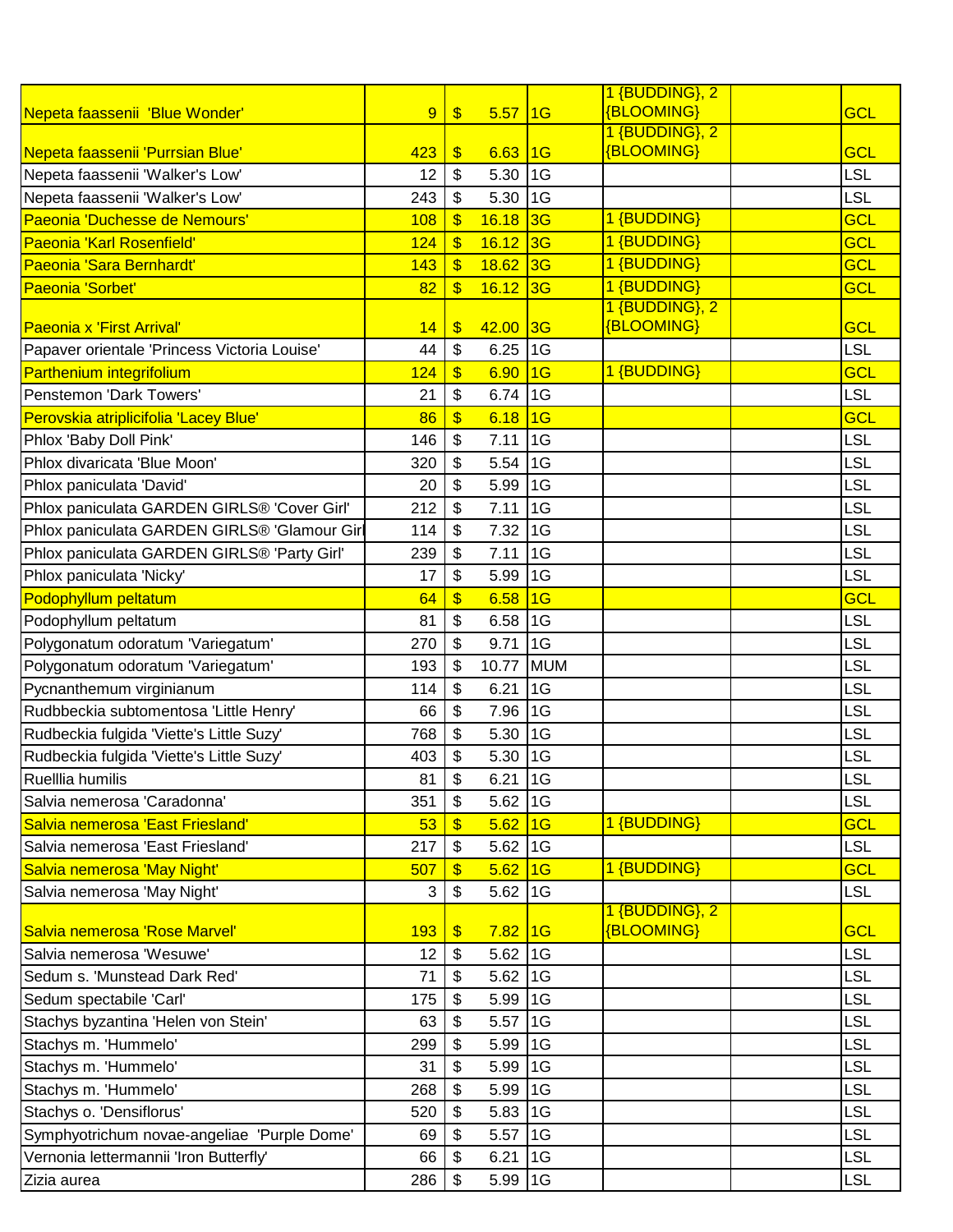| Hosta                                | Qty | <b>Price</b>                       | Pot | Grade | <b>Size</b> | List       |
|--------------------------------------|-----|------------------------------------|-----|-------|-------------|------------|
| Hosta 'August Moon'                  | 79  | \$<br>6.47                         | 1G  |       |             | <b>GCL</b> |
| Hosta 'August Moon'                  | 18  | $\boldsymbol{\$}$<br>13.31         | 2G  |       |             | <b>GCL</b> |
| Hosta 'August Moon'                  | 184 | \$<br>6.47                         | 1G  |       |             | LSL        |
| Hosta 'Blue Cadet'                   | 29  | \$<br>6.74                         | 1G  |       |             | LSL        |
| Hosta 'Blue Mouse Ears'              | 313 | 8.70<br>\$                         | 1G  |       |             | LSL        |
| Hosta 'Brim Cup'                     | 163 | $\boldsymbol{\mathsf{S}}$<br>6.47  | 1G  |       |             | <b>GCL</b> |
| <b>Hosta 'Brother Stefan'</b>        | 248 | $\boldsymbol{\mathsf{S}}$<br>12.41 | 1G  |       |             | <b>GCL</b> |
| <b>Hosta 'Dancing Queen'</b>         | 286 | $\boldsymbol{\$}$<br>10.50         | 1G  |       |             | GCL        |
| Hosta 'Earth Angel'                  | 145 | 9.34<br>\$                         | 1G  |       |             | <b>GCL</b> |
| <b>Hosta 'First Frost'</b>           | 113 | $\mathbf{\$}$<br>7.80              | 1G  |       |             | GCL        |
| Hosta 'Francee'                      | 295 | $\boldsymbol{\$}$<br>6.47          | 1G  |       |             | <b>GCL</b> |
| Hosta 'Francee'                      | 9   | \$<br>6.47                         | 1G  |       |             | LSL        |
| Hosta 'Francee'                      | 356 | \$<br>6.47                         | 1G  |       |             | LSL        |
| Hosta 'Francee'                      | 18  | \$<br>6.47                         | 1G  |       |             | LSL        |
| Hosta 'Gold Standard'                | 18  | \$<br>12.09                        | 2G  |       |             | LSL        |
| Hosta 'Guacamole'                    | 60  | \$<br>7.11                         | 1G  |       |             | <b>LSL</b> |
| Hosta 'June'                         | 74  | \$<br>9.52                         | 1G  |       |             | LSL        |
| Hosta 'Liberty'                      | 20  | $\boldsymbol{\mathsf{S}}$<br>10.40 | 1G  |       |             | <b>GCL</b> |
| <b>Hosta 'Olive Bailey Langdon'</b>  | 25  | $\boldsymbol{\mathsf{S}}$<br>7.80  | 1G  |       |             | GCL        |
| Hosta 'Olive Bailey Langdon'         | 12  | \$<br>7.80                         | 1G  |       |             | LSL        |
| Hosta 'Olive Bailey Langdon'         | 26  | \$<br>7.80                         | 1G  |       |             | LSL        |
| Hosta 'Patriot'                      | 932 | \$<br>7.11                         | 1G  |       |             | GCL        |
| Hosta 'Patriot'                      | 16  | \$<br>7.11                         | 1G  |       |             | <b>LSL</b> |
| Hosta 'Rainforest Sunrise'           | 214 | $\boldsymbol{\mathsf{S}}$<br>8.49  | 1G  |       |             | <b>GCL</b> |
| Hosta 'Royal Standard'               | 122 | \$<br>6.47                         | 1G  |       |             | LSL        |
| Hosta sieboldiana 'Elegans'          | 157 | $\boldsymbol{\mathsf{S}}$<br>6.74  | 1G  |       |             | <b>GCL</b> |
| Hosta tardiana 'Halcyon'             | 282 | \$<br>7.11                         | 1G  |       |             | LSL        |
| <b>Ornamental Grasses</b>            | Qty | <b>Price</b>                       | Pot | Grade | <b>Size</b> | List       |
| Calamagrostis x a. 'Karl Foerster'   | 684 | \$<br>6.90                         | 1G  |       |             | LSL        |
| Calamagrostis x a. 'Karl Foerster'   | 3   | 18.72 3G<br>\$                     |     |       |             | <b>LSL</b> |
| Calamagrostis x acutiflora 'Overdam' | 87  | \$<br>6.90                         | 1G  |       |             | LSL        |
| Calamagrostis x acutiflora 'Overdam' | 23  | \$<br>6.90                         | 1G  |       |             | <b>LSL</b> |
| Carex morrowii 'Ice Dance'           | 693 | \$<br>7.05                         | 1G  |       |             | LSL        |
| Carex muskingumensis                 | 158 | \$<br>4.47                         | 1G  |       |             | LSL        |
| Carex pensylvanica                   | 662 | \$<br>7.11                         | 1G  |       |             | <b>LSL</b> |
| Carex rosea                          | 82  | $\boldsymbol{\mathsf{S}}$<br>6.90  | 1G  |       |             | <b>LSL</b> |
| Carex rosea                          | 41  | \$<br>6.90                         | 1G  |       |             | <b>LSL</b> |
| Chasmanthium latifolium              | 218 | \$<br>5.83                         | 1G  |       |             | <b>LSL</b> |
| Deschampsia cespitosa                | 11  | \$<br>4.89                         | 1G  |       |             | <b>LSL</b> |
| Deschampsia cespitosa                | 259 | \$<br>4.89                         | 1G  |       |             | <b>LSL</b> |
| Deschampsia cespitosa                | 111 | \$<br>4.89                         | 1G  |       |             | <b>LSL</b> |
| Deschampsia cespitosa 'Goldtau'      | 197 | \$<br>7.16                         | 1G  |       |             | <b>LSL</b> |
| Equisetum hyemale                    | 490 | \$<br>7.16                         | 1G  |       |             | LSL        |
| Equisetum hyemale                    | 19  | \$<br>7.16                         | 1G  |       |             | <b>LSL</b> |
| Festuca glauca 'Beyond Blue'         | 38  | \$<br>6.68                         | 1G  |       |             | <b>LSL</b> |
| Miscanthus sinensis 'Graziella'      | 201 | \$<br>8.54                         | 1G  |       |             | LSL        |
| Miscanthus sinensis 'Little Zebra'   | 99  | \$<br>7.11                         | 1G  |       |             | <b>LSL</b> |
| Miscanthus sinensis 'Morning Light'  | 79  | $\sqrt[6]{\frac{1}{2}}$<br>7.11    | 1G  |       |             | <b>LSL</b> |